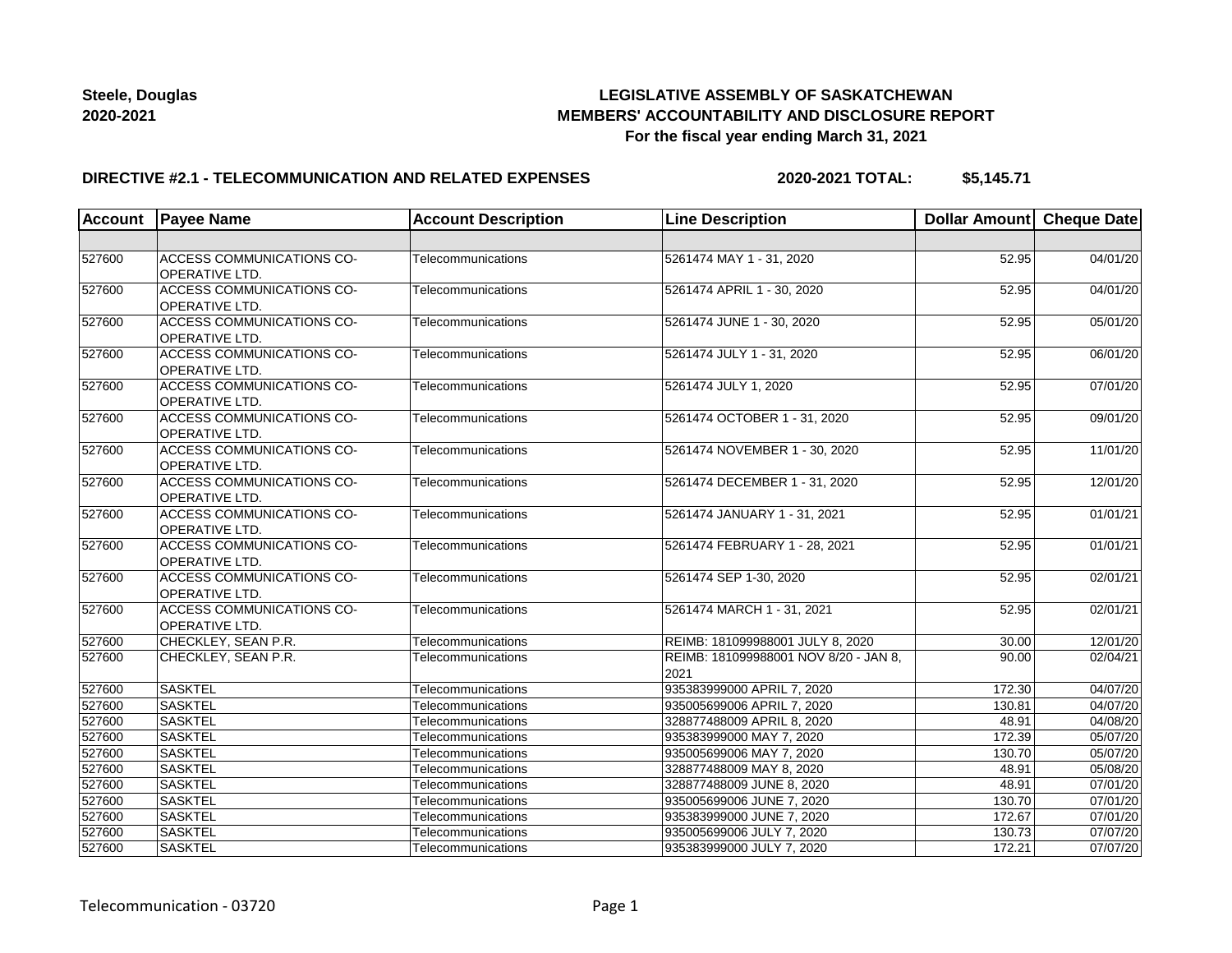## **LEGISLATIVE ASSEMBLY OF SASKATCHEWAN MEMBERS' ACCOUNTABILITY AND DISCLOSURE REPORT For the fiscal year ending March 31, 2021**

## **DIRECTIVE #2.1 - TELECOMMUNICATION AND RELATED EXPENSES**

**2020-2021 TOTAL: \$5,145.71**

| Account | <b>Payee Name</b> | <b>Account Description</b> | <b>Line Description</b>                  | Dollar Amount Cheque Date |          |
|---------|-------------------|----------------------------|------------------------------------------|---------------------------|----------|
|         |                   |                            |                                          |                           |          |
| 527600  | <b>SASKTEL</b>    | Telecommunications         | 328877488009 JULY 8, 2020                | 48.91                     | 07/08/20 |
| 527600  | <b>SASKTEL</b>    | Telecommunications         | 328877488009 AUGUST 8, 2020              | 48.91                     | 08/08/20 |
| 527600  | <b>SASKTEL</b>    | Telecommunications         | 935005699006 SEPTEMBER 7, 2020           | 130.73                    | 09/07/20 |
| 527600  | <b>SASKTEL</b>    | Telecommunications         | 935383999000 SEPTEMBER 7, 2020           | 172.58                    | 09/07/20 |
| 527600  | <b>SASKTEL</b>    | Telecommunications         | 328877488009 SEPTEMBER 8, 2020           | 48.91                     | 09/08/20 |
| 527600  | <b>SASKTEL</b>    | Telecommunications         | <b>RTV - DOUG STEELE - MOBILE DEVICE</b> | $-48.91$                  | 09/16/20 |
|         |                   |                            | <b>USAGE</b>                             |                           |          |
| 527600  | <b>SASKTEL</b>    | Telecommunications         | 328877488009 OCTOBER 8, 2020             | 48.91                     | 11/01/20 |
| 527600  | <b>SASKTEL</b>    | Telecommunications         | 935005699006 OCTOBER 7, 2020             | 134.62                    | 11/01/20 |
| 527600  | <b>SASKTEL</b>    | Telecommunications         | 935383999000 OCTOBER 7, 2020             | 177.88                    | 11/01/20 |
| 527600  | <b>SASKTEL</b>    | Telecommunications         | 935005699006 AUGUST 7, 2020              | 130.70                    | 12/01/20 |
| 527600  | <b>SASKTEL</b>    | Telecommunications         | 935383999000 NOVEMBER 7, 2020            | 182.69                    | 12/01/20 |
| 527600  | <b>SASKTEL</b>    | Telecommunications         | 935383999000 AUGUSUT 7, 2020             | 173.31                    | 12/01/20 |
| 527600  | <b>SASKTEL</b>    | Telecommunications         | 328877488009 NOVEMBER 8, 2020            | 48.91                     | 12/01/20 |
| 527600  | <b>SASKTEL</b>    | Telecommunications         | 935005699006 NOVEMBER 7, 2020            | 138.66                    | 12/01/20 |
| 527600  | <b>SASKTEL</b>    | Telecommunications         | 935005699006 DECEMBER 7, 2020            | 130.70                    | 01/01/21 |
| 527600  | <b>SASKTEL</b>    | Telecommunications         | 935383999000 DECEMBER 7, 2020            | 172.95                    | 01/01/21 |
| 527600  | <b>SASKTEL</b>    | Telecommunications         | 328877488009 DECEMBER 8, 2020            | 50.38                     | 01/01/21 |
| 527600  | <b>SASKTEL</b>    | Telecommunications         | 935383999000 JANUARY 7, 2021             | 177.70                    | 01/07/21 |
| 527600  | <b>SASKTEL</b>    | Telecommunications         | 935005699006 JANUARY 7, 2021             | 134.62                    | 01/07/21 |
| 527600  | <b>SASKTEL</b>    | Telecommunications         | 328877488009 JANUARY 8, 2021             | 48.91                     | 01/08/21 |
| 527600  | <b>SASKTEL</b>    | Telecommunications         | 935383999000 FEBRUARY 7, 2021            | 382.62                    | 03/01/21 |
| 527600  | <b>SASKTEL</b>    | Telecommunications         | 328877488009 FEBRUARY 8, 2021            | 50.42                     | 03/01/21 |
| 527600  | <b>SASKTEL</b>    | Telecommunications         | 935005699006 FEBRUARY 7, 2021            | 130.70                    | 03/01/21 |
| 527600  | <b>SASKTEL</b>    | Telecommunications         | 935005699006 MARCH 7, 2021               | 130.70                    | 03/07/21 |
| 527600  | <b>SASKTEL</b>    | Telecommunications         | 935383999000 MARCH 7, 2021               | 185.65                    | 03/07/21 |
| 527600  | <b>SASKTEL</b>    | Telecommunications         | 328877488009 MARCH 8, 2021               | 48.91                     | 03/08/21 |
| 527600  | <b>SASKTEL</b>    | Telecommunications         | <b>RTV - DOUGLAS STEELE - PERSONAL</b>   | $-50.00$                  | 03/31/21 |
|         |                   |                            | <b>USE</b>                               |                           |          |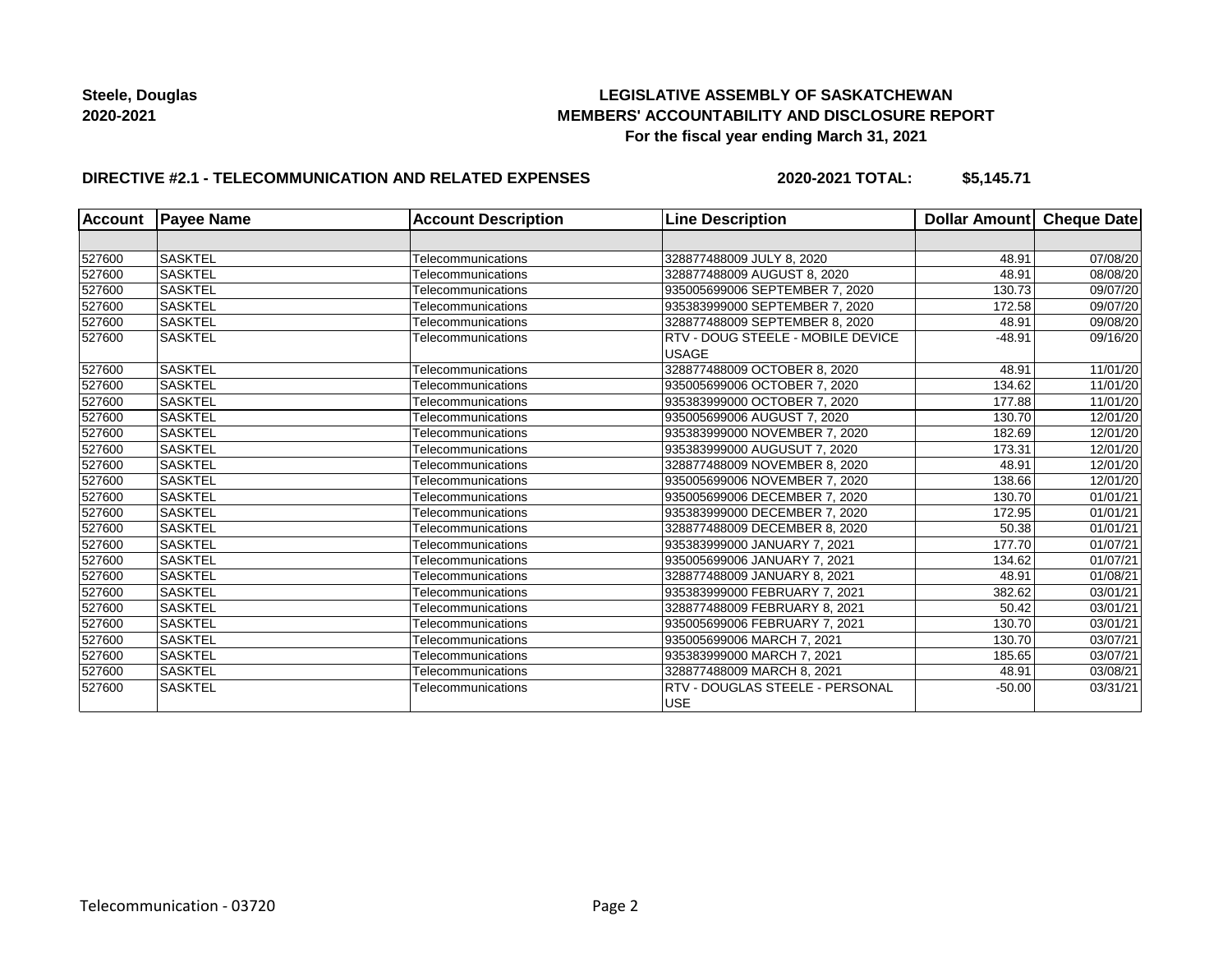# **LEGISLATIVE ASSEMBLY OF SASKATCHEWAN MEMBERS' ACCOUNTABILITY AND DISCLOSURE REPORT For the fiscal year ending March 31, 2021**

### **DIRECTIVE #3.1 - MLA TRAVEL AND LIVING EXPENSES**

**2020-2021 TOTAL: \$30,300.80**

| Account | <b>Payee Name</b>       | <b>Account Description</b>  | <b>Line Description</b>                              | Dollar Amount | <b>Cheque Date</b> |
|---------|-------------------------|-----------------------------|------------------------------------------------------|---------------|--------------------|
|         |                         |                             |                                                      |               |                    |
| 541900  | ANDROS ENTERPRISES LTD. | Elected Rep - Travel        | SEPTEMBER 2020 MLA REGINA<br><b>ACCOMMODATIONS</b>   | 1,065.00      | 09/01/20           |
| 541900  | ANDROS ENTERPRISES LTD. | Elected Rep - Travel        | AUGUST 2020 MLA REGINA<br><b>ACCOMMODATIONS</b>      | 1,065.00      | 09/01/20           |
| 541900  | ANDROS ENTERPRISES LTD. | <b>Elected Rep - Travel</b> | DECEMBER 2020 MLA REGINA<br><b>ACCOMMODATIONS</b>    | 1,065.00      | 01/01/21           |
| 541900  | ANDROS ENTERPRISES LTD. | Elected Rep - Travel        | NOVEMBER 2020 MLA REGINA<br><b>ACCOMMODATIONS</b>    | 1,065.00      | 01/01/21           |
| 541900  | ANDROS ENTERPRISES LTD. | Elected Rep - Travel        | JANUARY 2021 MLA REGINA<br><b>ACCOMMODATIONS</b>     | 1,065.00      | 01/01/21           |
| 541900  | ANDROS ENTERPRISES LTD. | Elected Rep - Travel        | OCTOBER 2020 MLA REGINA<br><b>ACCOMMODATIONS</b>     | 1,065.00      | 01/01/21           |
| 541900  | ANDROS ENTERPRISES LTD. | Elected Rep - Travel        | FEBRUARY 2021 MLA REGINA<br><b>ACCOMMODATIONS</b>    | 1,065.00      | 01/19/21           |
| 541900  | ANDROS ENTERPRISES LTD. | Elected Rep - Travel        | MARCH 2021 MLA REGINA<br><b>ACCOMMODATIONS</b>       | 1,065.00      | 02/01/21           |
| 541900  | STEELE, DOUGLAS ALBERT  | Elected Rep - Travel        | MLA TRAVEL MARCH 1 - MAY 25, 2020                    | 1,693.50      | 06/03/20           |
| 541900  | STEELE, DOUGLAS ALBERT  | Elected Rep - Travel        | MLA TRAVEL JUNE 3 - 30, 2020                         | 2,505.20      | 07/01/20           |
| 541900  | STEELE, DOUGLAS ALBERT  | <b>Elected Rep - Travel</b> | MLA TRAVEL JUL 6-30, 2020                            | 1,716.18      | 08/05/20           |
| 541900  | STEELE, DOUGLAS ALBERT  | <b>Elected Rep - Travel</b> | MLA TRAVEL AUGUST 4 - SEPTEMBER 1,<br>2020           | 1,091.55      | 09/08/20           |
| 541900  | STEELE, DOUGLAS ALBERT  | <b>Elected Rep - Travel</b> | MLA TRAVEL SEP 2-24, 2020                            | 1,112.45      | 10/01/20           |
| 541900  | STEELE, DOUGLAS ALBERT  | Elected Rep - Travel        | MLA TRAVEL OCTOBER 28 - NOVEMBER<br>24, 2020         | 1,352.76      | 12/01/20           |
| 541900  | STEELE, DOUGLAS ALBERT  | Elected Rep - Travel        | MLA TRAVEL NOVEMBER 30 -<br><b>DECEMBER 14, 2020</b> | 1,941.28      | 01/01/21           |
| 541900  | STEELE, DOUGLAS ALBERT  | Elected Rep - Travel        | MLA TRAVEL JAN 8-JAN 28, 2021                        | 2,002.93      | 02/04/21           |
| 541900  | STEELE, DOUGLAS ALBERT  | Elected Rep - Travel        | MLA TRAVEL FEBRUARY 1 - 26, 2021                     | 2,642.90      | 03/03/21           |
| 541900  | STEELE, DOUGLAS ALBERT  | Elected Rep - Travel        | MARCH 2 - 25, 2021 MLA TRAVEL                        | 1,462.05      | 03/31/21           |
| 541900  | <b>STERLING TERRACE</b> | Elected Rep - Travel        | APRIL 2020 MLA REGINA<br><b>ACCOMMODATIONS</b>       | 1,065.00      | 04/01/20           |
| 541900  | <b>STERLING TERRACE</b> | Elected Rep - Travel        | MAY 2020 MLA REGINA<br><b>ACCOMMODATIONS</b>         | 1,065.00      | 04/22/20           |
| 541900  | <b>STERLING TERRACE</b> | Elected Rep - Travel        | JUNE 2020 MLA REGINA<br><b>ACCOMMODATIONS</b>        | 1,065.00      | 05/25/20           |
| 541900  | <b>STERLING TERRACE</b> | <b>Elected Rep - Travel</b> | JULY 2020 MLA REGINA<br><b>ACCOMMODATIONS</b>        | 1,065.00      | 06/16/20           |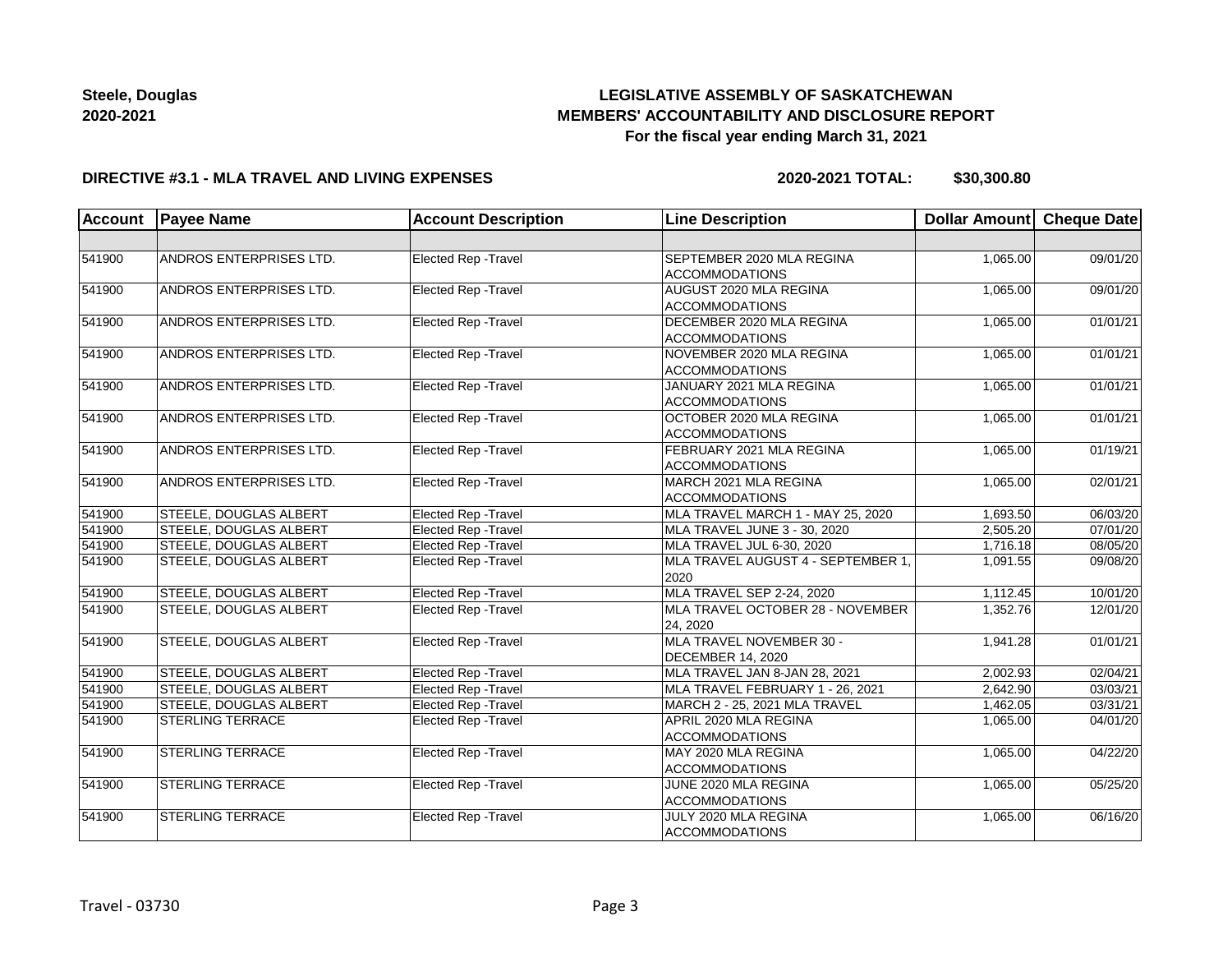## **LEGISLATIVE ASSEMBLY OF SASKATCHEWAN MEMBERS' ACCOUNTABILITY AND DISCLOSURE REPORT For the fiscal year ending March 31, 2021**

### **DIRECTIVE #4.1 - CONSTITUENCY SERVICE EXPENSES**

| <b>Account</b> | <b>Payee Name</b>                                             | <b>Account Description</b>                | <b>Line Description</b>                 | <b>Dollar Amount</b> | <b>Cheque Date</b> |
|----------------|---------------------------------------------------------------|-------------------------------------------|-----------------------------------------|----------------------|--------------------|
|                |                                                               |                                           |                                         |                      |                    |
| 521372         | STEELE, DOUGLAS ALBERT                                        | Photographer's Services                   | <b>REIMB: PHOTOGRAPHY SERVICES</b>      | 185.99               | 02/04/21           |
| 522000         | CONDOR ENTERPRISES INC                                        | Rent of Ground, Buildings and Other Space | APRIL 2020 MLA OFFICE RENT              | 1,000.00             | 04/01/20           |
| 522000         | CONDOR ENTERPRISES INC                                        | Rent of Ground, Buildings and Other Space | MAY 2020 MLA OFFICE RENT                | 1,000.00             | 04/20/20           |
| 522000         | CONDOR ENTERPRISES INC                                        | Rent of Ground, Buildings and Other Space | JUNE 2020 MLA OFFICE RENT               | 1,000.00             | 05/19/20           |
| 522000         | CONDOR ENTERPRISES INC                                        | Rent of Ground, Buildings and Other Space | JULY 2020 MLA OFFICE RENT               | 1,000.00             | 07/01/20           |
| 522000         | CONDOR ENTERPRISES INC                                        | Rent of Ground, Buildings and Other Space | AUGUST 2020 MLA OFFICE RENT             | 1,000.00             | 07/16/20           |
| 522000         | CONDOR ENTERPRISES INC                                        | Rent of Ground, Buildings and Other Space | SEPTEMBER 2020 MLA OFFICE RENT          | 1,000.00             | 08/17/20           |
| 522000         | CONDOR ENTERPRISES INC                                        | Rent of Ground, Buildings and Other Space | NOVEMBER 2020 MLA OFFICE RENT           | 1,000.00             | 11/01/20           |
| 522000         | CONDOR ENTERPRISES INC                                        | Rent of Ground, Buildings and Other Space | OCTOBER 2020 MLA OFFICE RENT            | 1,000.00             | 11/01/20           |
| 522000         | CONDOR ENTERPRISES INC                                        | Rent of Ground, Buildings and Other Space | DEC 2020 MLA OFFICE RENT                | 1,000.00             | 01/12/21           |
| 522000         | CONDOR ENTERPRISES INC                                        | Rent of Ground, Buildings and Other Space | JANUARY 2021 MLA OFFICE RENT            | 1,000.00             | 02/01/21           |
| 522000         | <b>CONDOR ENTERPRISES INC</b>                                 | Rent of Ground, Buildings and Other Space | FEBRUARY 2021 MLA OFFICE RENT           | 1,000.00             | 03/01/21           |
| 522000         | <b>CONDOR ENTERPRISES INC</b>                                 | Rent of Ground, Buildings and Other Space | MARCH 2021 MLA OFFICE RENT              | 1,000.00             | 03/01/21           |
| 522200         | MINISTER OF FINANCE-MINISTRY OF<br>SASKBUILDS AND PROCUREMENT | Rent of Photocopiers                      | PHOTOCOPIER SERVICE FEES FOR<br>2020/21 | 100.00               | 01/01/21           |
| 522200         | TOSHIBA TEC CANADA BUSINESS<br>SOLUTIONS INC                  | Rent of Photocopiers                      | <b>COPIER CHARGES</b>                   | 149.03               | 04/01/20           |
| 522200         | <b>TOSHIBA TEC CANADA BUSINESS</b><br><b>SOLUTIONS INC</b>    | <b>Rent of Photocopiers</b>               | <b>COPIER CHARGES</b>                   | 60.39                | 04/01/20           |
| 522200         | TOSHIBA TEC CANADA BUSINESS<br>SOLUTIONS INC                  | <b>Rent of Photocopiers</b>               | <b>COPIER CHARGES</b>                   | 186.27               | 05/01/20           |
| 522200         | TOSHIBA TEC CANADA BUSINESS<br>SOLUTIONS INC                  | <b>Rent of Photocopiers</b>               | <b>ADVERTISING</b>                      | 17.71                | 07/01/20           |
| 522200         | TOSHIBA TEC CANADA BUSINESS<br>SOLUTIONS INC                  | Rent of Photocopiers                      | <b>COPIER CHARGES</b>                   | 210.95               | 08/01/20           |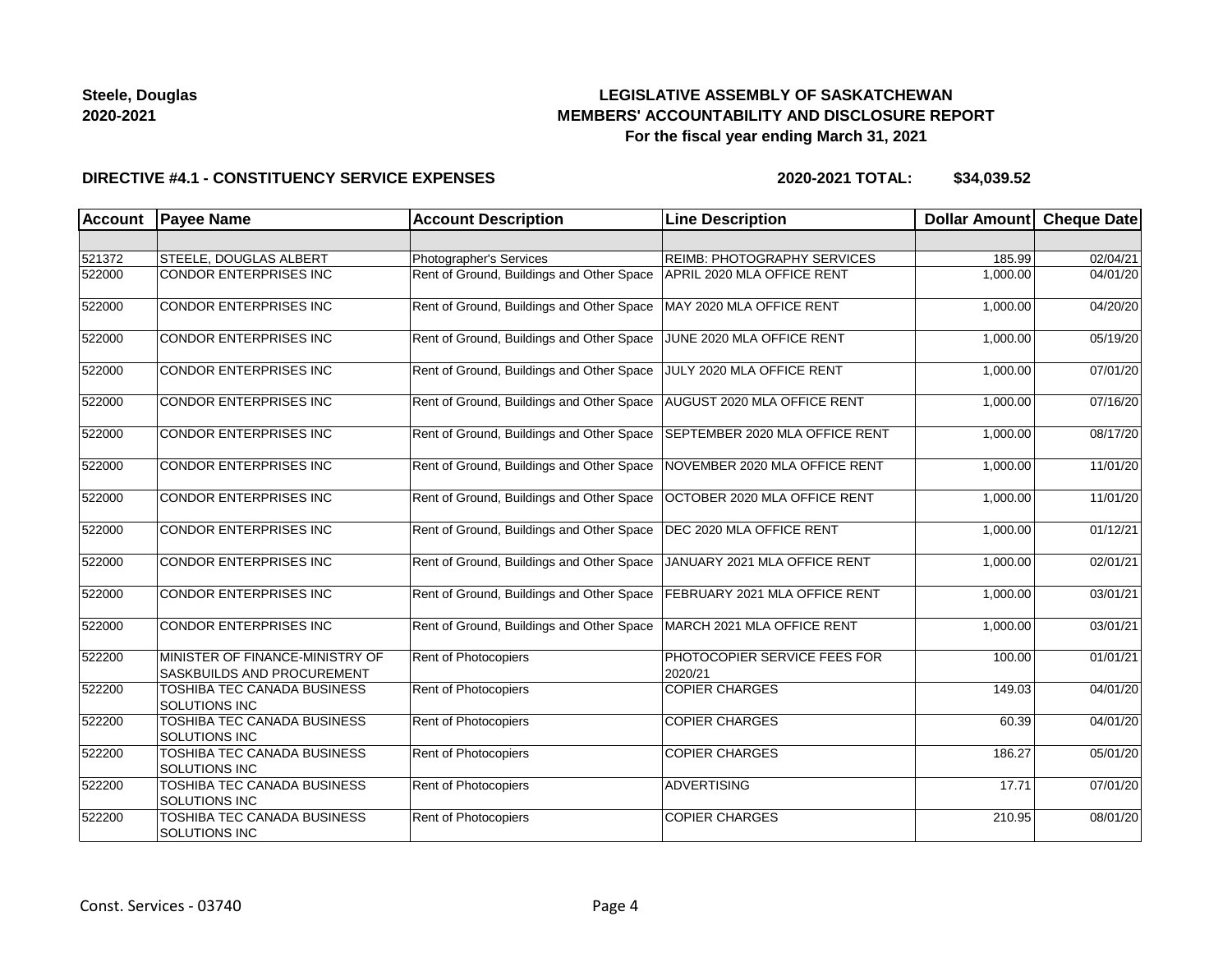## **LEGISLATIVE ASSEMBLY OF SASKATCHEWAN MEMBERS' ACCOUNTABILITY AND DISCLOSURE REPORT For the fiscal year ending March 31, 2021**

### **DIRECTIVE #4.1 - CONSTITUENCY SERVICE EXPENSES**

| <b>Account</b> | <b>Payee Name</b>                                   | <b>Account Description</b>           | <b>Line Description</b>                            | <b>Dollar Amount</b> | <b>Cheque Date</b> |
|----------------|-----------------------------------------------------|--------------------------------------|----------------------------------------------------|----------------------|--------------------|
|                |                                                     |                                      |                                                    |                      |                    |
| 522200         | TOSHIBA TEC CANADA BUSINESS<br><b>SOLUTIONS INC</b> | Rent of Photocopiers                 | <b>COPIER CHARGES</b>                              | 119.23               | 08/01/20           |
| 522200         | TOSHIBA TEC CANADA BUSINESS<br><b>SOLUTIONS INC</b> | Rent of Photocopiers                 | <b>COPIER CHARGES</b>                              | 154.29               | 09/01/20           |
| 522200         | <b>TOSHIBA TEC CANADA BUSINESS</b><br>SOLUTIONS INC | Rent of Photocopiers                 | <b>COPIER CHARGES</b>                              | 164.05               | 09/02/20           |
| 522200         | <b>TOSHIBA TEC CANADA BUSINESS</b><br>SOLUTIONS INC | Rent of Photocopiers                 | <b>COPIER CHARGES</b>                              | 170.62               | 11/01/20           |
| 522200         | TOSHIBA TEC CANADA BUSINESS<br><b>SOLUTIONS INC</b> | Rent of Photocopiers                 | <b>COPIER CHARGES</b>                              | 128.43               | 11/01/20           |
| 522200         | TOSHIBA TEC CANADA BUSINESS<br>SOLUTIONS INC        | Rent of Photocopiers                 | <b>COPIER CHARGES</b>                              | 127.65               | 12/01/20           |
| 522200         | TOSHIBA TEC CANADA BUSINESS<br>SOLUTIONS INC        | <b>Rent of Photocopiers</b>          | <b>COPIER CHARGES</b>                              | 126.57               | 02/01/21           |
| 522200         | TOSHIBA TEC CANADA BUSINESS<br><b>SOLUTIONS INC</b> | Rent of Photocopiers                 | <b>COPIER CHARGES</b>                              | 127.37               | 03/01/21           |
| 522200         | TOSHIBA TEC CANADA BUSINESS<br>SOLUTIONS INC        | <b>Rent of Photocopiers</b>          | <b>COPIER CHARGES</b>                              | 119.23               | 03/01/21           |
| 522200         | <b>TOSHIBA TEC CANADA BUSINESS</b><br>SOLUTIONS INC | Rent of Photocopiers                 | <b>COPIER CHARGES</b>                              | 10.02                | 03/01/21           |
| 522500         | <b>WESTERN FINANCIAL GROUP</b>                      | <b>Insurance Premiums</b>            | <b>INSURANCE CYPRHILL02 2021</b>                   | 981.56               | 03/01/21           |
| 525000         | STEELE, DOUGLAS ALBERT                              | Postal, Courier, Freight and Related | <b>REIMB: POSTAGE/OFFICE SUPPLIES</b>              | 19.99                | 04/15/20           |
| 528000         | STEELE, DOUGLAS ALBERT                              | <b>Support Services</b>              | REIMB: OFFICE SUPPLIES TECHNICAL<br><b>SERVICE</b> | 259.69               | 03/16/21           |
| 530300         | MARU GROUP CANADA INC.                              | Primary Research/Focus group         | AD HOC RESEARCH                                    | 661.11               | 06/01/20           |
| 530300         | <b>MARU GROUP CANADA INC.</b>                       | Primary Research/Focus group         | AD HOC RESEARCH                                    | 661.11               | 10/01/20           |
| 530300         | MARU GROUP CANADA INC.                              | Primary Research/Focus group         | AD HOC RESEARCH                                    | 632.97               | 03/01/21           |
| 530300         | <b>MARU GROUP CANADA INC.</b>                       | Primary Research/Focus group         | AD HOC RESEARCH                                    | 632.97               | 03/01/21           |
| 530500         | 20-TWENTY.CA MARKETING<br><b>CORPORATION</b>        | Media Placement                      | ADVERTISING                                        | 449.00               | 04/06/20           |
| 530500         | 20-TWENTY.CA MARKETING<br><b>CORPORATION</b>        | Media Placement                      | ADVERTISING                                        | 449.00               | 06/01/20           |
| 530500         | 20-TWENTY.CA MARKETING<br><b>CORPORATION</b>        | Media Placement                      | ADVERTISING                                        | 449.00               | 07/01/20           |
| 530500         | 20-TWENTY.CA MARKETING<br><b>CORPORATION</b>        | Media Placement                      | <b>ADVERTISING</b>                                 | 449.00               | 08/01/20           |
| 530500         | 20-TWENTY.CA MARKETING<br><b>CORPORATION</b>        | Media Placement                      | ADVERTISING ENDING SEPTEMBER<br>15/20              | 368.82               | 09/01/20           |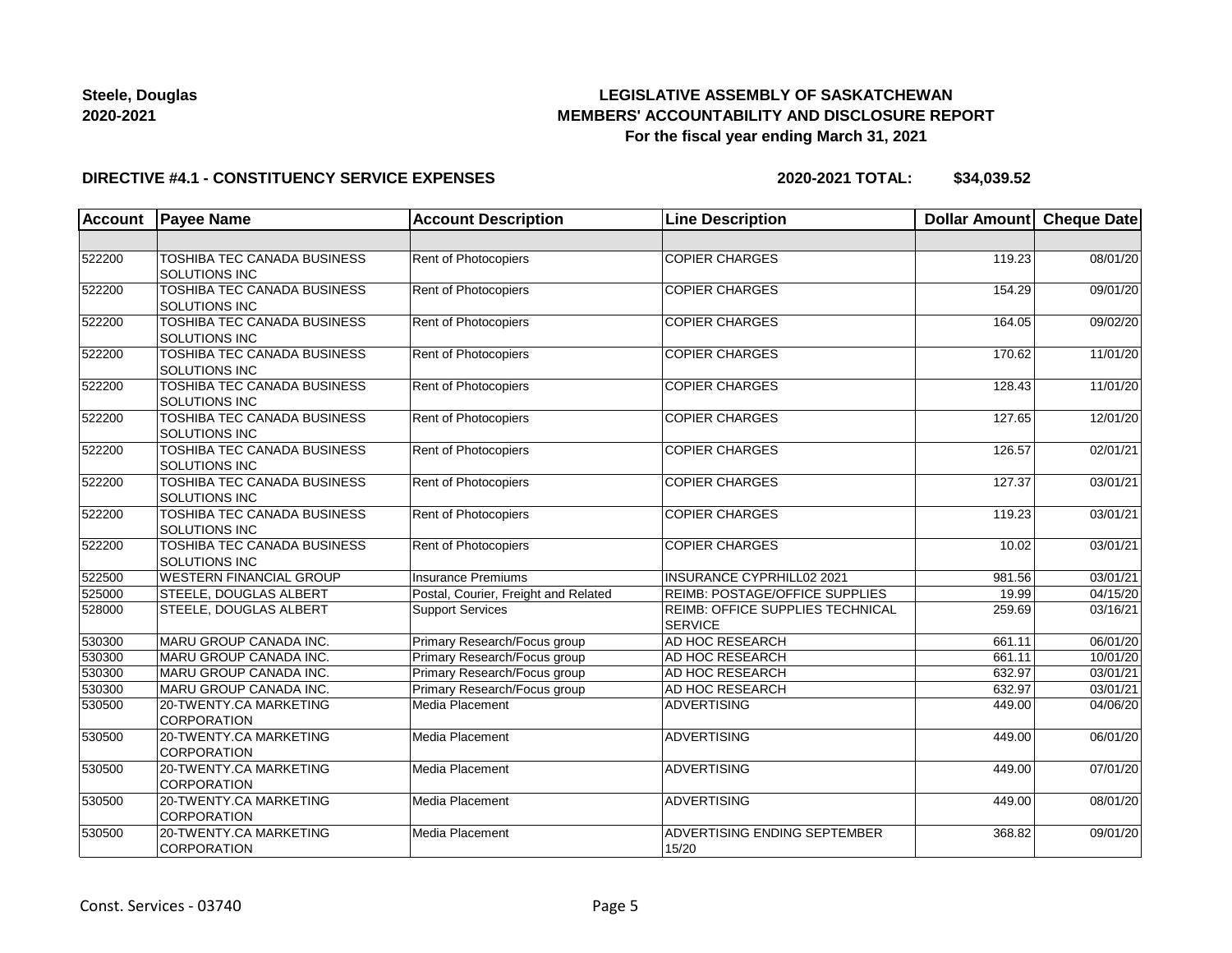## **LEGISLATIVE ASSEMBLY OF SASKATCHEWAN MEMBERS' ACCOUNTABILITY AND DISCLOSURE REPORT For the fiscal year ending March 31, 2021**

#### **DIRECTIVE #4.1 - CONSTITUENCY SERVICE EXPENSES**

| <b>Account</b> | <b>Payee Name</b>             | <b>Account Description</b> | <b>Line Description</b> | <b>Dollar Amount</b> | <b>Cheque Date</b>    |
|----------------|-------------------------------|----------------------------|-------------------------|----------------------|-----------------------|
|                |                               |                            |                         |                      |                       |
| 530500         | 20-TWENTY.CA MARKETING        | Media Placement            | ADVERTISING             | 449.00               | 12/01/20              |
|                | <b>CORPORATION</b>            |                            |                         |                      |                       |
| 530500         | 20-TWENTY.CA MARKETING        | Media Placement            | <b>ADVERTISING</b>      | 449.00               | 12/01/20              |
|                | <b>CORPORATION</b>            |                            |                         |                      |                       |
| 530500         | 20-TWENTY.CA MARKETING        | Media Placement            | ADVERTISING             | 336.75               | 12/01/20              |
|                | <b>CORPORATION</b>            |                            |                         |                      |                       |
| 530500         | 20-TWENTY.CA MARKETING        | Media Placement            | <b>ADVERTISING</b>      | 449.00               | 01/01/21              |
|                | CORPORATION                   |                            |                         |                      |                       |
| 530500         | 20-TWENTY.CA MARKETING        | Media Placement            | <b>ADVERTISING</b>      | 449.00               | 01/11/21              |
|                | CORPORATION                   |                            |                         |                      |                       |
| 530500         | 20-TWENTY.CA MARKETING        | Media Placement            | <b>ADVERTISING</b>      | 449.00               | 02/08/21              |
|                | CORPORATION                   |                            |                         |                      |                       |
| 530500         | 20-TWENTY.CA MARKETING        | Media Placement            | <b>ADVERTISING</b>      | 449.00               | 03/08/21              |
|                | CORPORATION                   |                            |                         |                      |                       |
| 530500         | <b>CABRI HERALD</b>           | Media Placement            | <b>ADVERTISING</b>      | 300.00               | 05/04/20              |
| 530500         | <b>CABRI HERALD</b>           | Media Placement            | ADVERTISING             | 50.00                | 06/02/20              |
| 530500         | <b>CABRI HERALD</b>           | Media Placement            | ADVERTISING             | 300.00               | 07/03/20              |
| 530500         | <b>CABRI HERALD</b>           | Media Placement            | ADVERTISING             | 60.00                | 09/09/20              |
| 530500         | <b>CABRI HERALD</b>           | Media Placement            | <b>ADVERTISING</b>      | 300.00               | 02/05/21              |
| 530500         | <b>CABRI HERALD</b>           | Media Placement            | <b>ADVERTISING</b>      | 300.00               | 03/05/21              |
| 530500         | <b>EASTEND ECHO</b>           | Media Placement            | ADVERTISING             | 150.00               | 05/01/20              |
| 530500         | <b>EASTEND ECHO</b>           | Media Placement            | ADVERTISING             | 75.00                | 05/01/20              |
| 530500         | <b>EASTEND ECHO</b>           | Media Placement            | ADVERTISING             | 15.00                | 05/05/20              |
| 530500         | <b>EASTEND ECHO</b>           | Media Placement            | ADVERTISING             | 75.00                | 05/21/20              |
| 530500         | <b>EASTEND ECHO</b>           | Media Placement            | <b>ADVERTISING</b>      | 15.00                | 06/08/20              |
| 530500         | <b>EASTEND ECHO</b>           | Media Placement            | ADVERTISING             | 75.00                | 08/01/20              |
| 530500         | <b>EASTEND ECHO</b>           | Media Placement            | ADVERTISING             | 15.00                | 08/01/20              |
| 530500         | <b>EASTEND ECHO</b>           | Media Placement            | <b>ADVERTISING</b>      | 15.00                | 08/01/20              |
| 530500         | <b>EASTEND ECHO</b>           | Media Placement            | ADVERTISING             | 75.00                | 09/01/20              |
| 530500         | <b>EASTEND ECHO</b>           | Media Placement            | <b>ADVERTISING</b>      | 15.00                | 09/01/20              |
| 530500         | <b>EASTEND ECHO</b>           | Media Placement            | <b>ADVERTISING</b>      | 75.00                | 09/10/20              |
| 530500         | <b>EASTEND ECHO</b>           | Media Placement            | ADVERTISING             | 15.00                | 09/10/20              |
| 530500         | <b>EASTEND ECHO</b>           | Media Placement            | ADVERTISING             | 40.00                | 01/01/21              |
| 530500         | MAPLE CREEK NEWS TIMES        | Media Placement            | ADVERTISING             | 419.20               | 04/01/20              |
| 530500         | MAPLE CREEK NEWS TIMES        | Media Placement            | <b>ADVERTISING</b>      | 392.50               | 05/01/20              |
| 530500         | <b>MAPLE CREEK NEWS TIMES</b> | Media Placement            | <b>ADVERTISING</b>      | 182.00               | $\overline{06}/01/20$ |
| 530500         | <b>MAPLE CREEK NEWS TIMES</b> | Media Placement            | ADVERTISING             | 274.82               | $\overline{07}/01/20$ |
| 530500         | MAPLE CREEK NEWS TIMES        | Media Placement            | ADVERTISING             | 260.64               | 08/07/20              |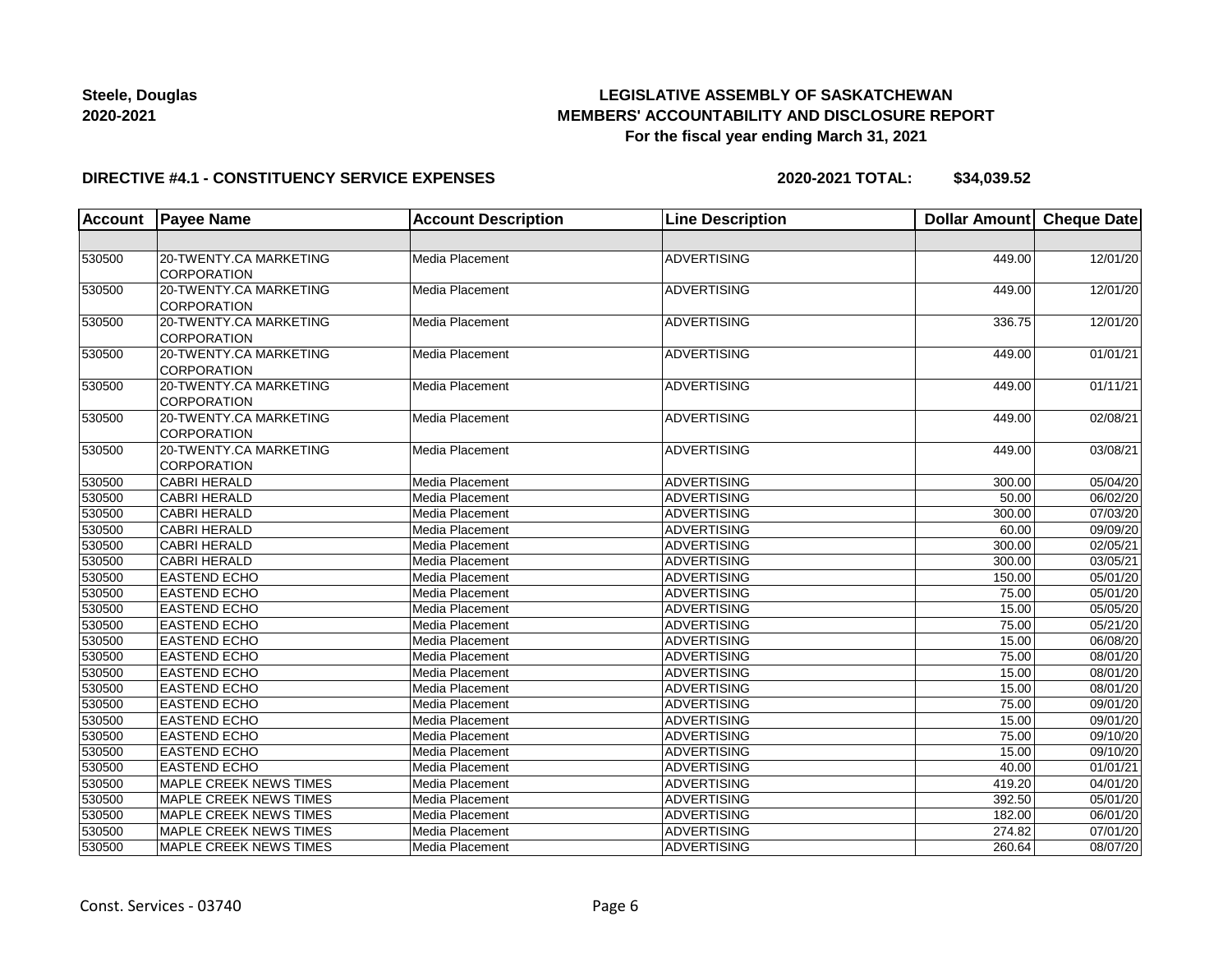## **LEGISLATIVE ASSEMBLY OF SASKATCHEWAN MEMBERS' ACCOUNTABILITY AND DISCLOSURE REPORT For the fiscal year ending March 31, 2021**

### **DIRECTIVE #4.1 - CONSTITUENCY SERVICE EXPENSES**

| <b>Account</b> | <b>Payee Name</b>             | <b>Account Description</b>         | <b>Line Description</b>           | Dollar Amount | <b>Cheque Date</b>    |
|----------------|-------------------------------|------------------------------------|-----------------------------------|---------------|-----------------------|
|                |                               |                                    |                                   |               |                       |
| 530500         | MAPLE CREEK NEWS TIMES        | Media Placement                    | <b>ADVERTISING</b>                | 152.00        | 09/01/20              |
| 530500         | MAPLE CREEK NEWS TIMES        | Media Placement                    | <b>ADVERTISING</b>                | 42.00         | 01/01/21              |
| 530500         | <b>MAPLE CREEK NEWS TIMES</b> | Media Placement                    | <b>ADVERTISING</b>                | 180.00        | $\overline{01}/01/21$ |
| 530500         | MAPLE CREEK NEWS TIMES        | Media Placement                    | ADVERTISING                       | 180.00        | 03/01/21              |
| 530500         | MAPLE CREEK NEWS TIMES        | Media Placement                    | <b>ADVERTISING</b>                | 252.86        | 03/01/21              |
| 530500         | <b>MEDICINE HAT NEWS</b>      | Media Placement                    | <b>ADVERTISING</b>                | 320.00        | 04/01/20              |
| 530500         | <b>MEDICINE HAT NEWS</b>      | Media Placement                    | <b>ADVERTISING</b>                | 320.00        | 07/01/20              |
| 530500         | <b>MEDICINE HAT NEWS</b>      | Media Placement                    | <b>ADVERTISING</b>                | 320.00        | 09/01/20              |
| 530500         | <b>MEDICINE HAT NEWS</b>      | Media Placement                    | <b>ADVERTISING</b>                | 82.50         | 01/01/21              |
| 530500         | <b>RENO READER</b>            | Media Placement                    | ADVERTISING                       | 7.70          | 06/01/20              |
| 530500         | <b>RENO READER</b>            | Media Placement                    | <b>ADVERTISING</b>                | 440.00        | 01/01/21              |
| 530500         | <b>SHAUNAVON STANDARD</b>     | Media Placement                    | <b>ADVERTISING</b>                | 185.00        | 04/01/20              |
| 530500         | <b>SHAUNAVON STANDARD</b>     | Media Placement                    | <b>ADVERTISING</b>                | 460.83        | 05/01/20              |
| 530500         | <b>SHAUNAVON STANDARD</b>     | Media Placement                    | <b>ADVERTISING</b>                | 136.49        | 06/01/20              |
| 530500         | <b>SHAUNAVON STANDARD</b>     | Media Placement                    | <b>ADVERTISING</b>                | 300.81        | 07/01/20              |
| 530500         | <b>SHAUNAVON STANDARD</b>     | Media Placement                    | <b>ADVERTISING</b>                | 132.36        | 08/01/20              |
| 530500         | <b>SHAUNAVON STANDARD</b>     | Media Placement                    | <b>ADVERTISING</b>                | 82.60         | 09/01/20              |
| 530500         | <b>SHAUNAVON STANDARD</b>     | Media Placement                    | <b>ADVERTISING</b>                | 327.98        | 11/01/20              |
| 530500         | SHAUNAVON STANDARD            | Media Placement                    | <b>ADVERTISING</b>                | 5.46          | 12/01/20              |
| 530500         | <b>SHAUNAVON STANDARD</b>     | Media Placement                    | <b>ADVERTISING</b>                | 72.73         | 01/01/21              |
| 530500         | <b>SHAUNAVON STANDARD</b>     | Media Placement                    | <b>ADVERTISING</b>                | 204.44        | 03/01/21              |
| 530500         | YOUR SOUTHWEST MEDIA GROUP    | Media Placement                    | <b>ADVERTISING</b>                | 132.20        | 01/01/21              |
| 530500         | YOUR SOUTHWEST MEDIA GROUP    | Media Placement                    | <b>ADVERTISING</b>                | 125.00        | 02/01/21              |
| 530500         | YOUR SOUTHWEST MEDIA GROUP    | Media Placement                    | <b>ADVERTISING</b>                | 415.00        | 03/02/21              |
| 530500         | YOUR SOUTHWEST MEDIA GROUP    | Media Placement                    | <b>ADVERTISING</b>                | 165.00        | 03/07/21              |
| 530500         | YOUR SOUTHWEST MEDIA GROUP    | Media Placement                    | <b>ADVERTISING</b>                | 637.60        | 03/08/21              |
| 530500         | YOUR SOUTHWEST MEDIA GROUP    | Media Placement                    | <b>ADVERTISING</b>                | 165.00        | 03/24/21              |
| 542000         | CHECKLEY, SEAN P.R.           | Travel                             | CA TRAVEL JUN 22, 2020            | 59.66         | 08/10/20              |
| 542000         | CHECKLEY, SEAN P.R.           | Travel                             | CA TRAVEL JAN 18-19, 2021         | 226.17        | $\overline{02}/04/21$ |
| 542000         | CHECKLEY, SEAN P.R.           | Travel                             | C.A. TRAVEL FEBRUARY 10-MARCH 28, | 279.11        | 03/28/21              |
|                |                               |                                    | 2021                              |               |                       |
| 555000         | LACHAPELLE, GAYNA             | Other Material and Supplies        | OFFICE SUPPLIES                   | 69.41         | 04/09/20              |
| 555000         | <b>STEELE, DOUGLAS ALBERT</b> | Other Material and Supplies        | REIMB: POSTAGE/OFFICE SUPPLIES    | 109.40        | 04/15/20              |
| 555000         | <b>STEELE, DOUGLAS ALBERT</b> | Other Material and Supplies        | <b>REIMB: OFFICE SUPPLIES</b>     | 29.99         | 05/01/20              |
| 555000         | STEELE, DOUGLAS ALBERT        | Other Material and Supplies        | <b>REIMB: OFFICE SUPPLIES</b>     | 166.32        | 07/22/20              |
| 555000         | STEELE, DOUGLAS ALBERT        | Other Material and Supplies        | REIMB: OFFICE SUPPLIES            | 5.75          | 11/10/20              |
| 555000         | <b>STEELE, DOUGLAS ALBERT</b> | Other Material and Supplies        | REIMB: OFFICE SUPPLIES            | 140.32        | 12/01/20              |
| 555000         | STEELE, DOUGLAS ALBERT        | <b>Other Material and Supplies</b> | <b>REIMB: OFFICE SUPPLIES</b>     | 23.98         | 12/21/20              |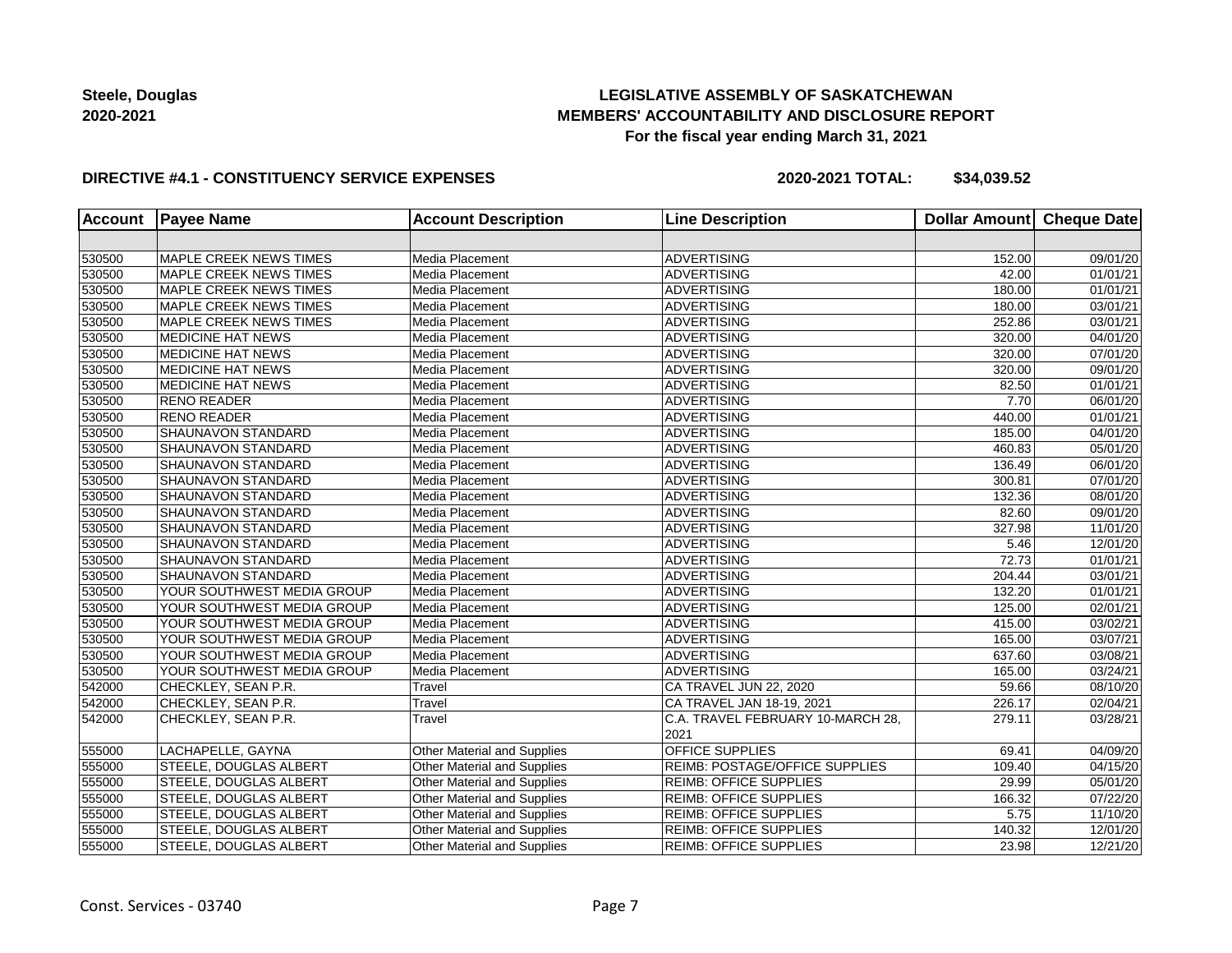## **LEGISLATIVE ASSEMBLY OF SASKATCHEWAN MEMBERS' ACCOUNTABILITY AND DISCLOSURE REPORT For the fiscal year ending March 31, 2021**

### **DIRECTIVE #4.1 - CONSTITUENCY SERVICE EXPENSES**

| <b>Account</b> | <b>IPavee Name</b>            | <b>Account Description</b>         | <b>Line Description</b>          | Dollar Amount   Cheque Date |          |
|----------------|-------------------------------|------------------------------------|----------------------------------|-----------------------------|----------|
|                |                               |                                    |                                  |                             |          |
| 555000         | <b>STEELE, DOUGLAS ALBERT</b> | <b>Other Material and Supplies</b> | REIMB: OFFICE SUPPLIES/SOFTWARE  | 55.22                       | 01/01/21 |
| 555000         | <b>STEELE, DOUGLAS ALBERT</b> | <b>Other Material and Supplies</b> | <b>REIMB: OFFICE SUPPLIES</b>    | 35.45                       | 01/01/21 |
| 555000         | <b>STEELE, DOUGLAS ALBERT</b> | <b>Other Material and Supplies</b> | <b>REIMB: OFFICE SUPPLIES</b>    | 31.98                       | 01/27/21 |
| 555000         | <b>STEELE, DOUGLAS ALBERT</b> | <b>Other Material and Supplies</b> | <b>REIMB: OFFICE SUPPLIES</b>    | 11.00                       | 02/09/21 |
| 555000         | <b>STEELE, DOUGLAS ALBERT</b> | <b>Other Material and Supplies</b> | REIMB: OFFICE SUPPLIES TECHNICAL | 30.49                       | 03/16/21 |
|                |                               |                                    | <b>SERVICE</b>                   |                             |          |
| 555000         | <b>STEELE, DOUGLAS ALBERT</b> | <b>Other Material and Supplies</b> | <b>REIMB: OFFICE SUPPLIES</b>    | 82.79                       | 03/31/21 |
| 564600         | <b>STEELE, DOUGLAS ALBERT</b> | Computer Software - Exp            | REIMB: OFFICE SUPPLIES/SOFTWARE  | 139.99                      | 01/01/21 |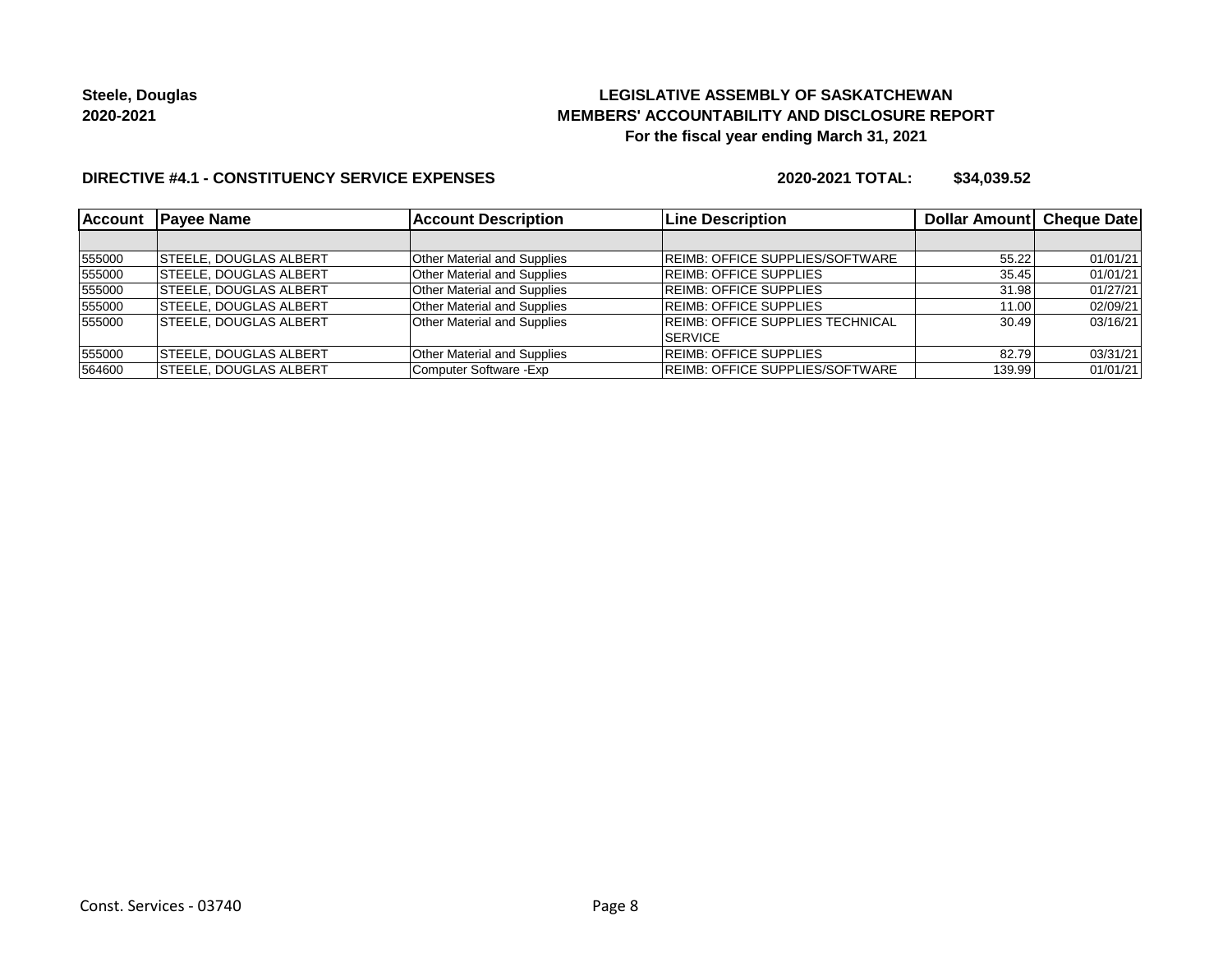## **LEGISLATIVE ASSEMBLY OF SASKATCHEWAN MEMBERS' ACCOUNTABILITY AND DISCLOSURE REPORT For the fiscal year ending March 31, 2021**

#### **DIRECTIVE #6 - CONSTITUENCY ASSISTANT EXPENSES**

**2020-2021 TOTAL: \$50,783.62**

| <b>Account</b> | <b>Payee Name</b>   | <b>Account Description</b> | Dollar Amount Cheque Date |          |
|----------------|---------------------|----------------------------|---------------------------|----------|
|                |                     |                            |                           |          |
| 513000         | CHECKLEY, SEAN P.R. | Out-of-Scope Permanent     | 737.80                    | 04/14/20 |
| 513000         | CHECKLEY, SEAN P.R. | Out-of-Scope Permanent     | 1,362.20                  | 05/01/20 |
| 513000         | CHECKLEY, SEAN P.R. | Out-of-Scope Permanent     | 1,400.00                  | 05/13/20 |
| 513000         | CHECKLEY, SEAN P.R. | Out-of-Scope Permanent     | 1,400.00                  | 05/27/20 |
| 513000         | CHECKLEY, SEAN P.R. | Out-of-Scope Permanent     | 1,400.00                  | 06/10/20 |
| 513000         | CHECKLEY, SEAN P.R. | Out-of-Scope Permanent     | 1,500.59                  | 06/24/20 |
| 513000         | CHECKLEY, SEAN P.R. | Out-of-Scope Permanent     | 1,418.20                  | 07/08/20 |
| 513000         | CHECKLEY, SEAN P.R. | Out-of-Scope Permanent     | 1,418.20                  | 07/22/20 |
| 513000         | CHECKLEY, SEAN P.R. | Out-of-Scope Permanent     | 1,418.20                  | 08/05/20 |
| 513000         | CHECKLEY, SEAN P.R. | Out-of-Scope Permanent     | 1,418.20                  | 08/19/20 |
| 513000         | CHECKLEY, SEAN P.R. | Out-of-Scope Permanent     | 1,418.20                  | 09/02/20 |
| 513000         | CHECKLEY, SEAN P.R. | Out-of-Scope Permanent     | 1,418.20                  | 09/16/20 |
| 513000         | CHECKLEY, SEAN P.R. | Out-of-Scope Permanent     | 1,418.20                  | 10/01/20 |
| 513000         | CHECKLEY, SEAN P.R. | Out-of-Scope Permanent     | 992.74                    | 10/06/20 |
| 513000         | CHECKLEY, SEAN P.R. | Out-of-Scope Permanent     | 1,418.20                  | 11/10/20 |
| 513000         | CHECKLEY, SEAN P.R. | Out-of-Scope Permanent     | 2,100.00                  | 11/24/20 |
| 513000         | CHECKLEY, SEAN P.R. | Out-of-Scope Permanent     | 2,100.00                  | 12/09/20 |
| 513000         | CHECKLEY, SEAN P.R. | Out-of-Scope Permanent     | 0.00                      | 12/22/20 |
| 513000         | CHECKLEY, SEAN P.R. | Out-of-Scope Permanent     | 2,100.00                  | 12/22/20 |
| 513000         | CHECKLEY, SEAN P.R. | Out-of-Scope Permanent     | 2,100.00                  | 01/06/21 |
| 513000         | CHECKLEY, SEAN P.R. | Out-of-Scope Permanent     | 2,100.00                  | 01/20/21 |
| 513000         | CHECKLEY, SEAN P.R. | Out-of-Scope Permanent     | 2,100.00                  | 02/03/21 |
| 513000         | CHECKLEY, SEAN P.R. | Out-of-Scope Permanent     | 2,100.00                  | 02/17/21 |
| 513000         | CHECKLEY, SEAN P.R. | Out-of-Scope Permanent     | 2,100.00                  | 03/03/21 |
| 513000         | CHECKLEY, SEAN P.R. | Out-of-Scope Permanent     | 2,100.00                  | 03/17/21 |
| 513000         | CHECKLEY, SEAN P.R. | Out-of-Scope Permanent     | 2,100.00                  | 03/30/21 |
| 513000         | CHECKLEY, SEAN P.R. | Out-of-Scope Permanent     | 2,650.57                  | 04/09/21 |
| 513000         | WEDRICK, TWILA D    | Out-of-Scope Permanent     | 0.00                      | 04/01/20 |
| 513000         | WEDRICK, TWILA D    | Out-of-Scope Permanent     | $-2,561.61$               | 04/13/20 |
| 513000         | WEDRICK, TWILA D    | Out-of-Scope Permanent     | 2,561.62                  | 04/14/20 |
| 514000         | LACHAPELLE, GAYNA   | Casual/Term                | 0.00                      | 04/01/20 |
| 514000         | LACHAPELLE, GAYNA   | Casual/Term                | 0.00                      | 04/13/20 |
| 514000         | LACHAPELLE, GAYNA   | Casual/Term                | 980.91                    | 05/13/20 |
| 514000         | LACHAPELLE, GAYNA   | Casual/Term                | 196.18                    | 05/27/20 |
| 514000         | LACHAPELLE, GAYNA   | Casual/Term                | 15.30                     | 06/24/20 |
| 514000         | LACHAPELLE, GAYNA   | Casual/Term                | 972.36                    | 08/19/20 |
| 514000         | LACHAPELLE, GAYNA   | Casual/Term                | 198.73                    | 09/02/20 |
| 514000         | LACHAPELLE, GAYNA   | Casual/Term                | 90.08                     | 10/06/20 |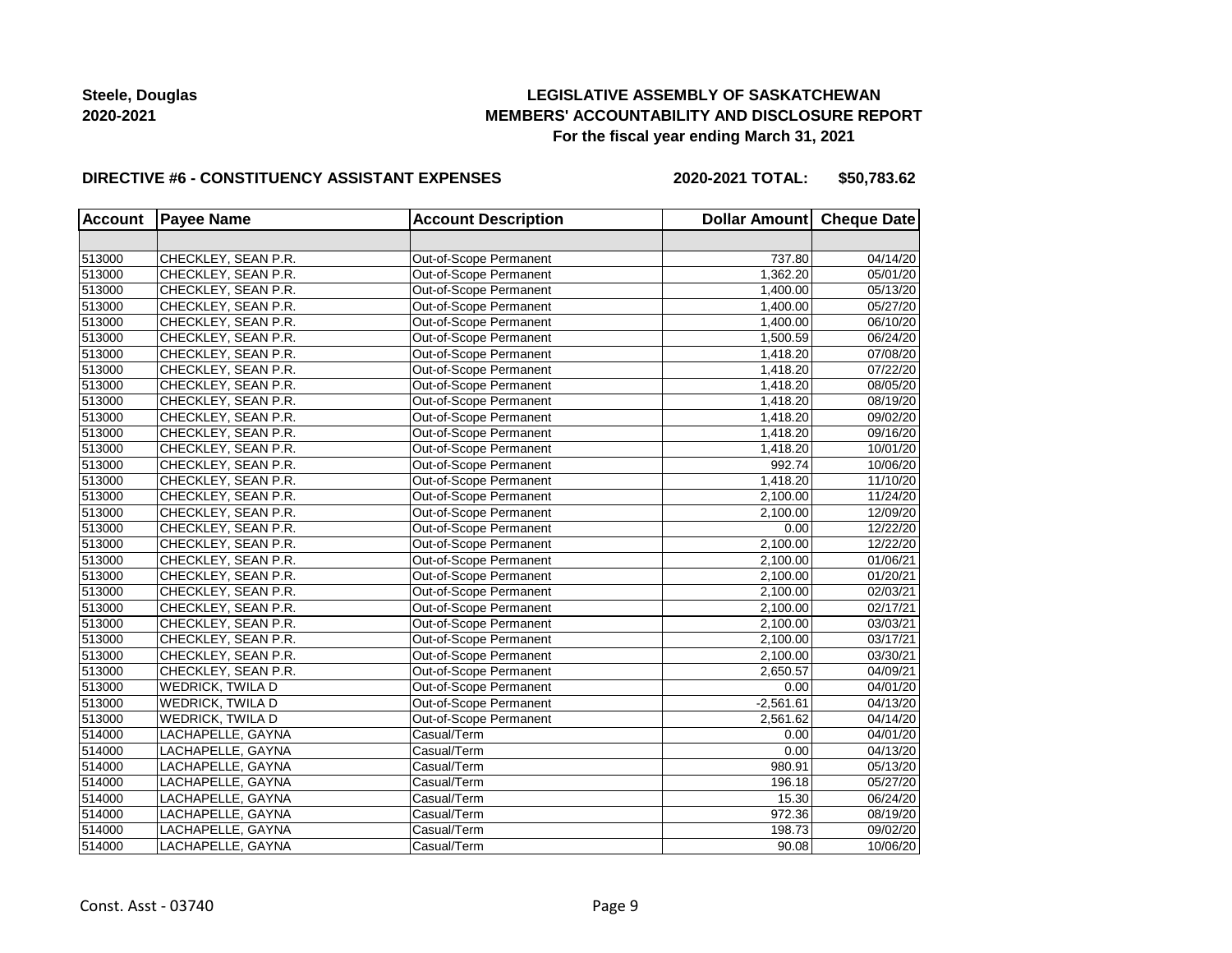## **LEGISLATIVE ASSEMBLY OF SASKATCHEWAN MEMBERS' ACCOUNTABILITY AND DISCLOSURE REPORT For the fiscal year ending March 31, 2021**

### **DIRECTIVE #6 - CONSTITUENCY ASSISTANT EXPENSES**

**2020-2021 TOTAL: \$50,783.62**

| Account | <b>Payee Name</b>        | <b>Account Description</b>                       | Dollar Amount Cheque Date |          |
|---------|--------------------------|--------------------------------------------------|---------------------------|----------|
|         |                          |                                                  |                           |          |
| 514300  | LACHAPELLE, GAYNA        | Part-Time/Permanent Part-Time                    | $-368.90$                 | 04/13/20 |
| 514300  | LACHAPELLE, GAYNA        | Part-Time/Permanent Part-Time                    | 1.627.11                  | 04/14/20 |
| 514300  | LACHAPELLE, GAYNA        | Part-Time/Permanent Part-Time                    | 1,844.50                  | 05/01/20 |
| 514300  | LACHAPELLE, GAYNA        | Part-Time/Permanent Part-Time                    | 211.21                    | 05/27/20 |
| 514300  | LACHAPELLE. GAYNA        | Part-Time/Permanent Part-Time                    | 47.88                     | 06/24/20 |
| 514300  | <b>WEDRICK, DIETTA L</b> | Part-Time/Permanent Part-Time                    | $-179.35$                 | 04/13/20 |
| 514300  | <b>WEDRICK, DIETTA L</b> | Part-Time/Permanent Part-Time                    | 179.35                    | 04/14/20 |
| 519900  | None (Default)           | Change in Y/E Accrued Empl Leave<br>Entitlements | $-21.25$                  | 04/20/20 |
| 519900  | None (Default)           | Change in Y/E Accrued Empl Leave<br>Entitlements | 1.200.00                  | 04/14/21 |